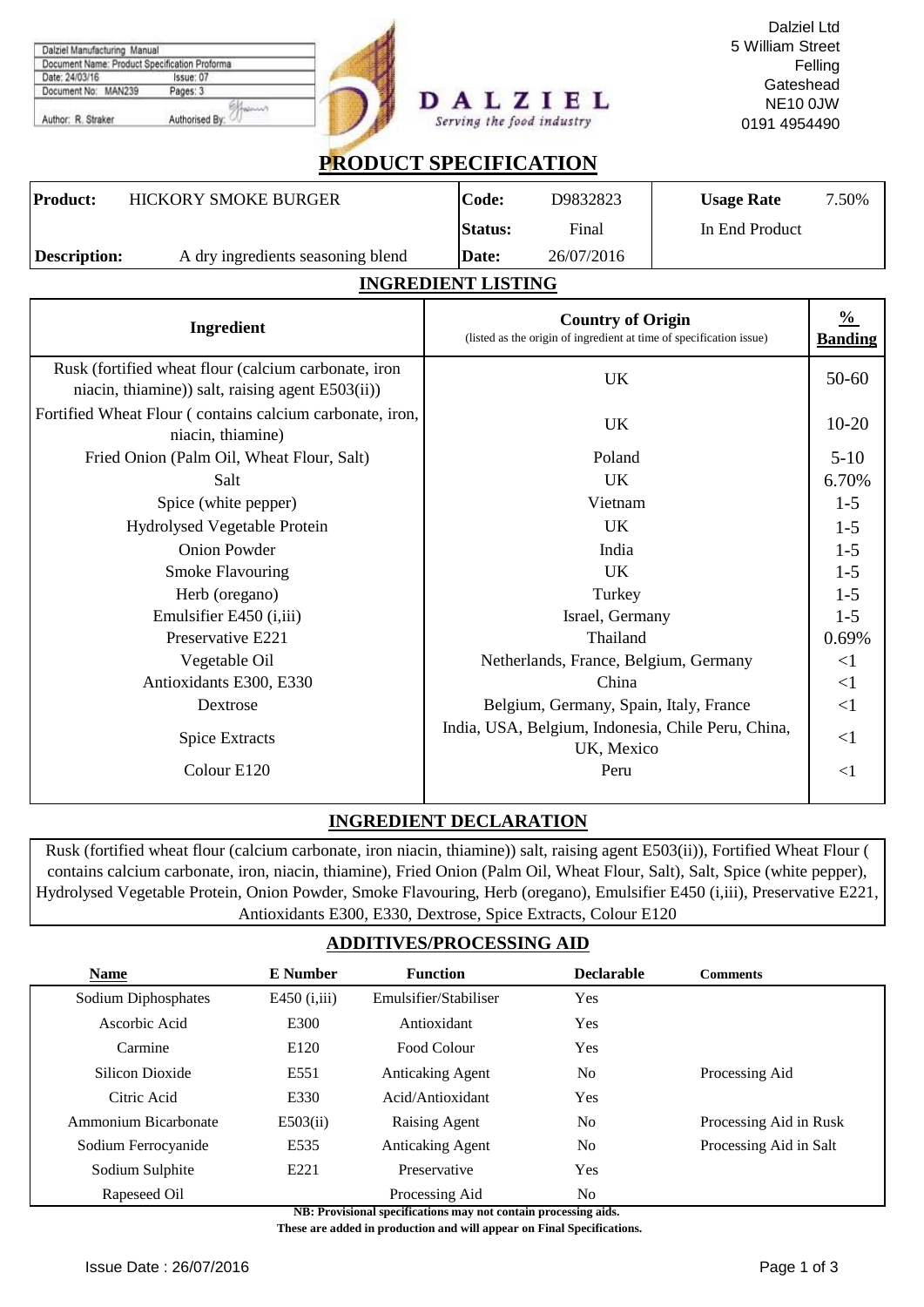| Document Name: Product Specification Proforma |           |  |
|-----------------------------------------------|-----------|--|
| Date: 24/03/16                                | Issue: 07 |  |
| Document No: MAN239                           | Pages: 3  |  |
|                                               |           |  |



#### Dalziel Ltd 5 William Street Felling **Gateshead** NE10 0JW 0191 4954490

# **ALLERGEN INFORMATION D9832823**

Serving the food industry

| Allergen                                            | <b>Present</b> |                   | <b>Source</b>                     | <b>Comments</b> |  |
|-----------------------------------------------------|----------------|-------------------|-----------------------------------|-----------------|--|
|                                                     | on Site        | <b>In Product</b> |                                   |                 |  |
| Cereals containing<br><b>Gluten</b>                 | <b>YES</b>     | <b>YES</b>        | Wheat Flour, Rusk, Fried<br>Onion |                 |  |
| <b>Crustaceans</b><br>and products thereof          | $NO$           | $\rm NO$          |                                   |                 |  |
| Egg<br>and products thereof                         | <b>YES</b>     | $\rm NO$          |                                   |                 |  |
| Fish<br>and products thereof                        | <b>YES</b>     | $\rm NO$          |                                   |                 |  |
| <b>Soybeans</b><br>and products thereof             | <b>YES</b>     | $\rm NO$          |                                   |                 |  |
| <b>Milk</b><br>and products thereof                 | <b>YES</b>     | $\rm NO$          |                                   |                 |  |
| <b>Celery</b><br>and products thereof               | <b>YES</b>     | <b>YES</b>        | Spice Extract (celery)            |                 |  |
| <b>Mustard</b><br>and products thereof              | <b>YES</b>     | $\rm NO$          |                                   |                 |  |
| <b>Peanuts</b><br>and products thereof              | $NO$           | $\rm NO$          |                                   |                 |  |
| Nuts * (other than peanuts)<br>and products thereof | NO             | $\rm NO$          |                                   |                 |  |
| Lupin<br>and products thereof                       | $NO$           | $\rm NO$          |                                   |                 |  |
| <b>Sesame Seeds</b><br>and products thereof         | N <sub>O</sub> | NO                |                                   |                 |  |
| <b>Molluscs</b><br>and products thereof             | NO             | $\rm NO$          |                                   |                 |  |
| <b>Sulpher Dioxide</b><br>Sulphites >10ppm          | <b>YES</b>     | <b>YES</b>        | Preservative E221                 |                 |  |

Dalziel take reasonable and practical precautions to reduce the risk of contaminaion of the products we manufacture. Due to the nature and complexity of ingredient blending the risk of contamination from carry over residue or airborne cross contamination cannot be totally eliminated**.**  Furthermore although we prohibit the processing of nuts on site we cannot guarantee that contamination has not occurred at other stages in the processing of ingredients, i.e. during farming, harvesting, transportation etc. To a greater or lesser extent the same issue may apply to other allergens. A copy of our allergen policy and risk assessment is available on request.

**The absence of an allergen from the above recipe should not be taken as an implication that our product can be guaranteed free from that allergen.**

\* (1) Nut allergens: Almond, hazelnut, Walnut, cashew, pecan, brazil nut, pistachio nut, Macadamia/Queensland nut) and produc ts thereof.

### Vegetarian NO Contains Animal Origin Vegan NO Organic NO Contains Product from Animal Origin **SUITABILITY**